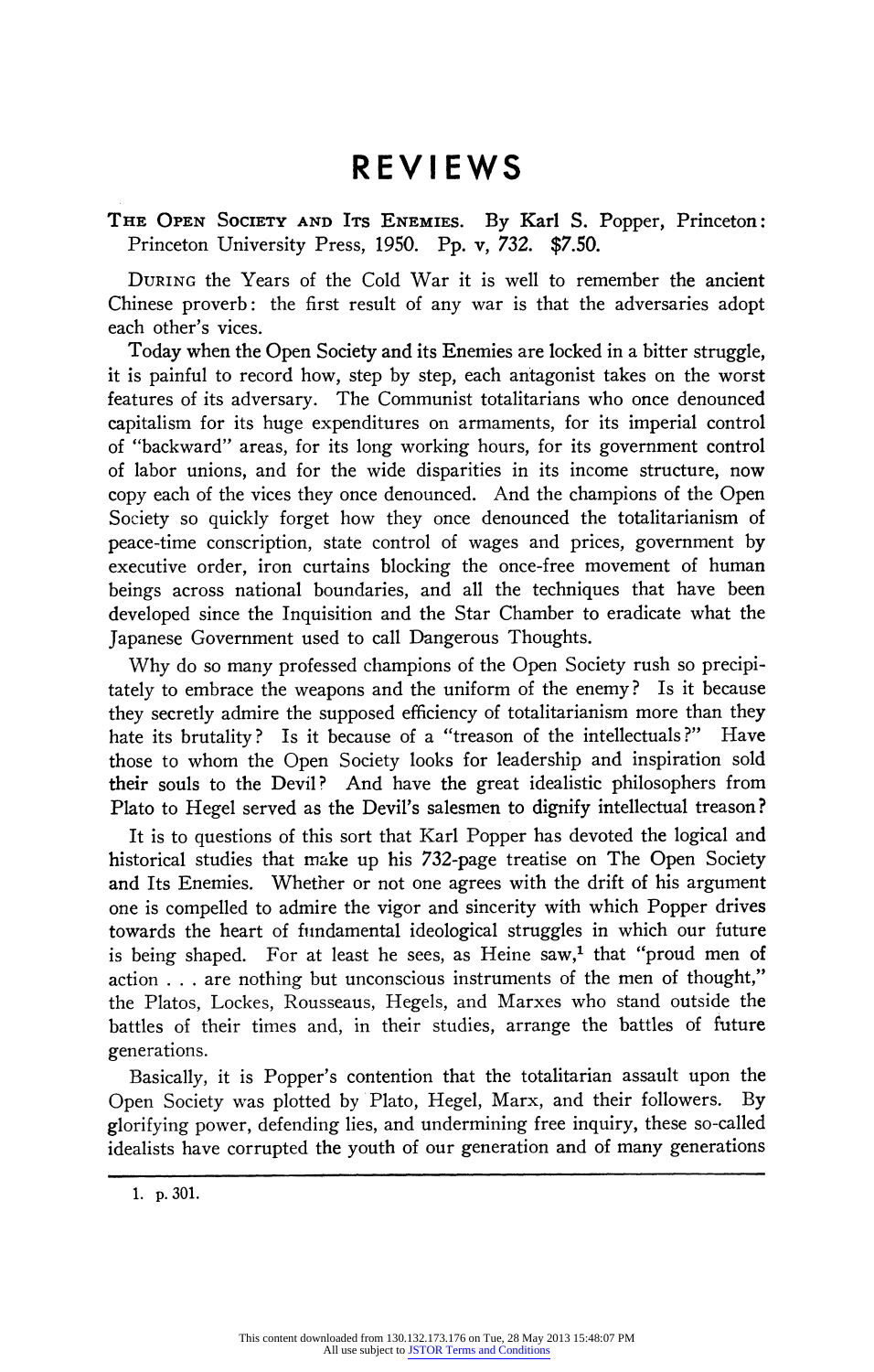**dead and gone. To vindicate the cause of freedom it is therefore necessary to expose these evil geniuses and to clean up the intellectual garbage dumps they have left behind; that, at least, is Popper's general thesis, which makes a reasonably coherent volume of what he himself describes, with some justice, as "merely scattered marginal notes" to a history of historicism.2** 

**Plato, according to Popper's analysis, is the perennial enemy of progress, since he "teaches that change is evil, and that rest is divine."3 The Greeks, Popper observes, were "the first to make the step from tribalism to humanitarianism"4 and were thus the spiritual founders of our western civilization. At the time when Athens was at the center of the world's trade in goods and ideas, and Greek science was breaking the chains of ancient tribal mistrusts and superstitions, "Plato was longing for the lost unity of tribal life."5 Inspired by his "hatred of the society in which he was living,"6 Plato elaborated a political program which "far from being morally superior to totalitarianism, is fundamentally identical with it."7 Plato then "libels his great teacher"8 by putting into the mouth of Socrates the elaborate scheme of trickery by which the rulers of a Platonic Republic or any other dictatorship**  of race or class can manage to keep human masses under subjection. **spired by his hatred of the democratic tendencies of his native land, Plato was "led to defend lying, political miracles, tabooistic superstition, the suppression of truth, and ultimately, brutal violence."9 "The theory of the**  Inquisition, more especially, can be described as purely Platonic."<sup>10</sup>

**The evil influence of Plato, according to our genial author, gave backbone to "medieval authoritarianism"1l but needed renewing at about the time when American and French revolutions were popularizing the idea that the people could shape their own futures if they were willing to devote lives and risk death in the cause of freedom. At this juncture Hegel appeared on the scene to give a new quirk to the philosophical defense of authoritarianism and tribalism. The reality of change could no longer be denied, but change itself could be glorified as a superhuman world-force before which human reason must abdicate.** 

**By disqualifying human reason and rational criticism of prevailing forces, Hegel was able to discredit all criticism of his employer, the Prussian Gov-**The "identity of Hegelian historicism with the philosophy of **modern totalitarianism"'2 thus furnishes the intellectual background for the** 

**2. p.443. 3. p.39. 4. p.167. 5. p.80. 6. p.84. 7. p.87. 8. p.148. 9. p.194. 10. p.220. 11. p.222. 12. p.272.**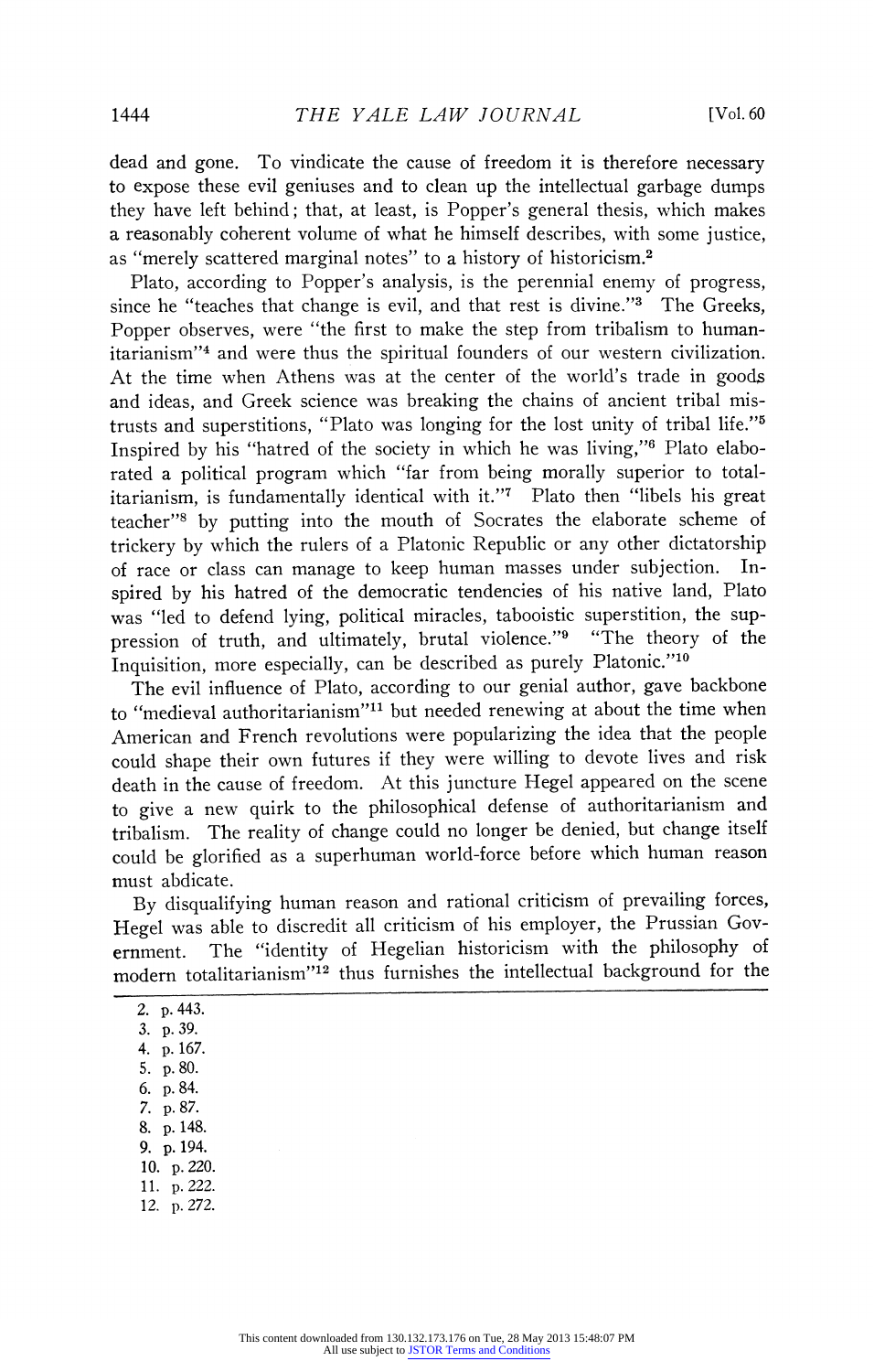**quick and simple changes by which Communism and Fascism replace each other in the sagas of 20th century Realpolitik.** 

**Although Popper is too much restrained by modern literary conventions to express his own frank opinion of Hegel he does express enthusiastic concurrence in the comment of Schopenhauer, "who had the pleasure of knowing Hegel personally and . . . drew the following excellent picture of the master:** 

**'Hegel, installed from above, by the powers that be, as the certified Great Philosopher, was a flat-headed, insipid, nauseating, illiterate charlatan, who reached the pinnacle of audacity in scribbling together and dishing up the craziest mystifying nonsense. This nonsense has been noisily proclaimed as immortal wisdom by mercenary followers and readily accepted as such by all fools, who thus joined into as perfect a chorus of admiration as had ever been heard before. The extensive field of spiritual influence with which Hegel was furnished by those in power has enabled him to achieve the intellectual corruption of a whole generation.' "13** 

**Although Marx reacted violently to Hegel's notion of world-history as an evolutionary unfolding of ideas, and insisted that the real world was material, that Hegel had stood it on its head, and that the new philosophy of dialectical materialism could turn it right side up, Marx succeeded in copying**  the worst vices of the Hegelian philosophy. **sociological insight into the conditions of his own time, and of his invincible humanitarianism and sense of justice,"14 Marx and his followers, Lenin and Stalin, ended up with a world-view that suppresses human reason and the rational criticism of prevailing forces.** 

**Such is the main course of the author's diatribe; along the way he polishes off the "antidemocratic" Heraclitus,15 the "intelligence-destroying influence of Aristotle,"16 the "windbag Fichte,"17 and the "irrationalist authorities" Whitehead and Toynbee.18** 

**It would be easy, but scarcely illuminating, to dismiss all this with the words of Emerson, "Why so hot, little man?" or with Emerson's remark to young Holmes who, sharing some of Popper's distrust of grandiloquence, polished off Plato in a student paper and received Emerson's crisp comment: "When you strike at a king you must kill him."** 

**It is likely that Plato, Hegel and Marx will survive the Popper attack and continue, for better or worse, to give seminal ideas, insights, and quirks of** 

**<sup>13.</sup> p. 228.** 

**<sup>14.</sup> p.310.** 

**<sup>15.</sup> p. 16.** 

**<sup>16.</sup> p.407.** 

**<sup>17.</sup> p.249.** 

**<sup>18.</sup> pp. 431-5 et seq.**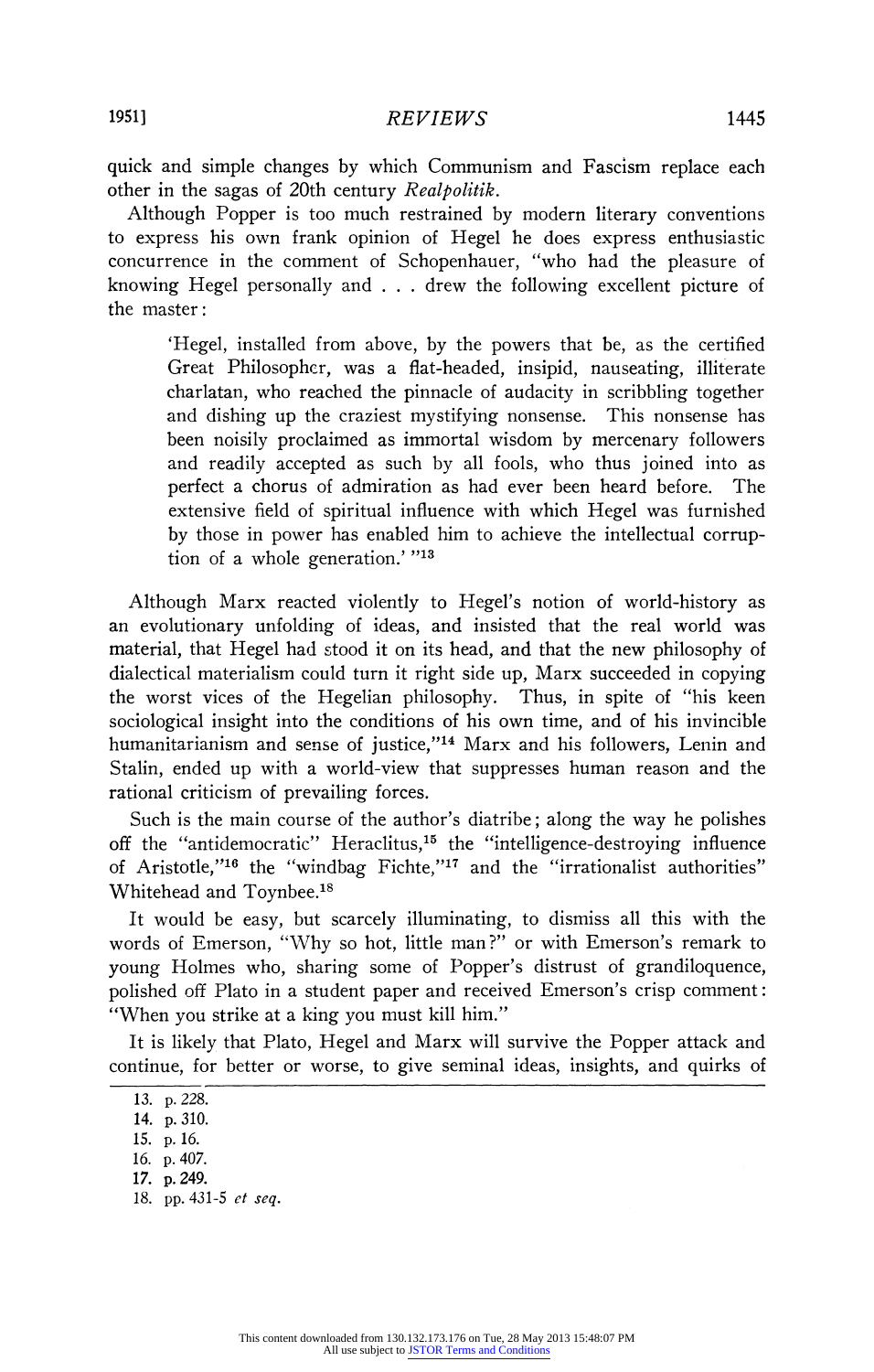**perspective to those who seek a faint ray of light on the muddy conflicts of our world and the dark outlines of our future. For what was important about these thinkers was not the platitudes of Plato nor the mystic muddles in which Hegel's arguments generally drop out of sight nor the cocksure prophecies of Marx and his followers.** 

**What was signficant about these philosophers was the questions they formulated, questions which have given new dimensions to our thinking. It is to Plato, as Popper admits, that we largely owe "that great spiritual revolution, the invention of critical discussion."19 It is to Hegel that we chiefly owe our modern concern with the development of ideas and the meaning of history, and our emancipation from the long era in which a history of art or philosophy was a formless catalogue or chronicle of unrelated individuals and incidents. It is to Marx that we largely owe the critical question that is addressed today to every legal or social institution: How does it affect the productive forces of society and the livelihood of the common man? And having asked explosive questions that neither they nor their contemporaries could answer, Socrates, Plato, Aristotle, Hegel, and Marx will continue to challenge the thoughts and energies of generations yet unborn. And those who are anxious to understand the rhythms and patterns of ideas to which the world's hobnailed boots now move and by which atoms and governments disintegrate will have to seek out in the writings of these men something more than Mr. Popper found in them.** 

**An inspired American philosopher and teacher of philosophers, Wilmon Sheldon, has justly observed that philosophers are generally right in what they affirm of their own vision and generally wrong in what they deny of the vision of others. It may very well be that Popper's own vision of a social ethics that frankly faces the realities of the present and the uncertainties of the future is more significant than his appraisal of the merits and demerits of Plato, Hegel, and Marx. That vision is presented with courage and patience. It reminds us that we can make our own future, and that in the process of building a better society we can pursue the methods of science if our hypotheses are specific enough to allow pragmatic tests. It shows how much easier it is to shape pragmatic tests to the elimination of specific social evils than to the creation of Utopias.20 It reminds us that in the struggle to preserve and extend the moral values of the Open Society none of us can escape a moral responsibility for the consequences of our action or inaction.** 

**It reminds us that (as Plato and Aristotle pointed out long ago) power corrupts those who wield it, and the conclusion follows that we cannot win security by surrendering our freedoms. For the state to which we sell freedom for security may take from us, along with our freedom, even that little security which we had at the start of the bargain. Thus Popper focuses** 

**<sup>19.</sup> p. 172.** 

**<sup>20.</sup> p.571.**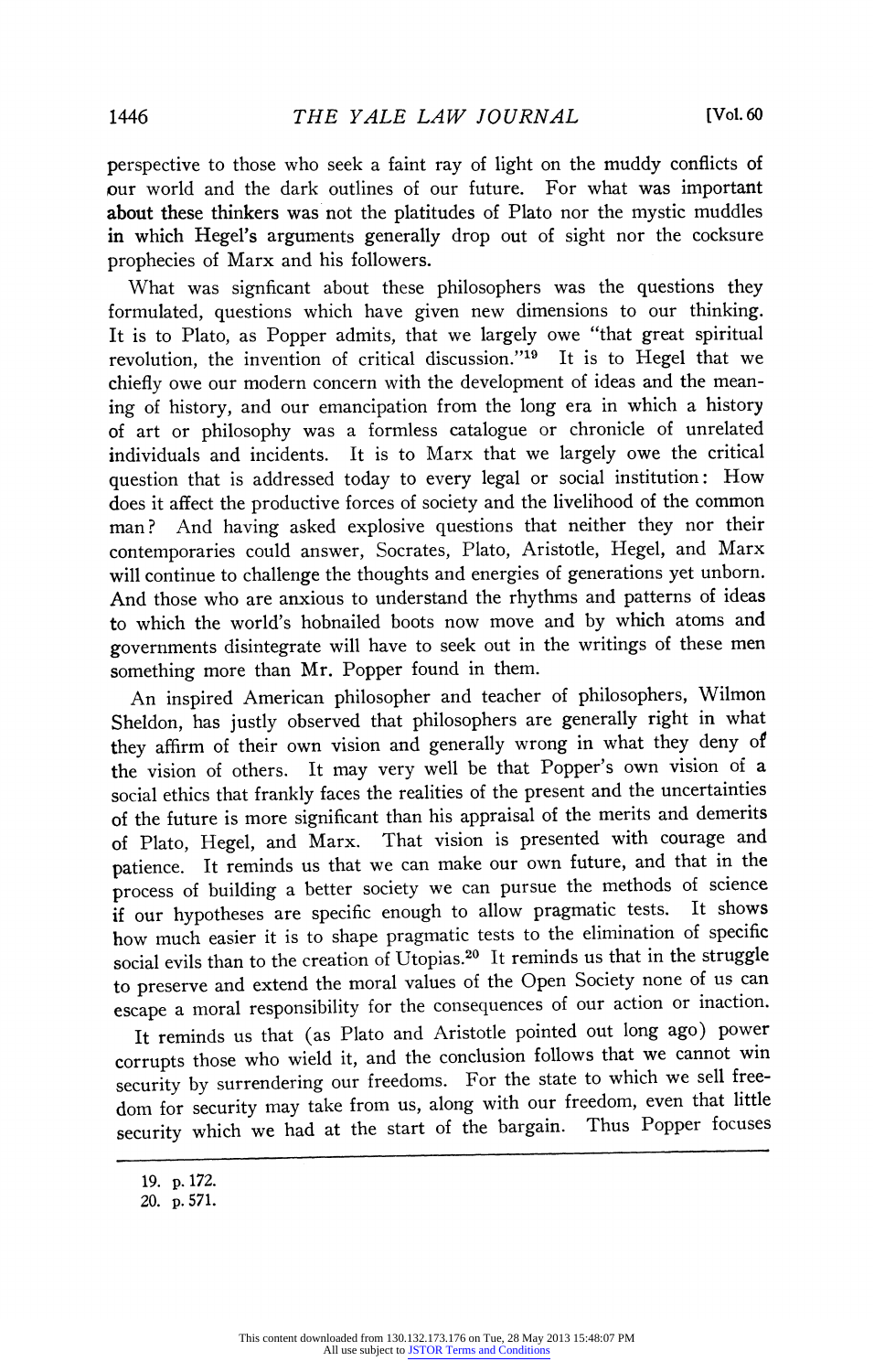## **REVIEWS 1951] 1447**

**attention on a question which European political thinkers from Plato to Stalin have consistently overlooked in their search for The Perfect State, the question of how the evil that governments do, by reason of the corruption of power, may be practically minimized. That question is not original with Popper. The whole American tradition of disrespect for constituted authority makes this question central in our political thinking and this helps to explain why the United States has prospered so greatly under so many incompetent presidents and governors. But Popper writes out of the heart of the European political tradition, in which respect for authority goes hand in hand with the assumption that government is an exercise of superior wisdom or morality. That Popper and a few other political scientists, here and abroad, have come to doubt that assumption is a good sign.** 

**It did not take philosophers like Plato or Marx to invent the theory that the state can do no wrong: this is the natural assumption of every oriental despotism. What Plato and Marx (with Hegel's unintended help) did was to develop a technique of reasoning by which any existing regime could be criticized. If we are to improve these techniques of rational criticism of political institutions, as Popper most earnestly desires, we cannot afford to ignore the forms of the dialogue and the dialectic that Plato and Marx perfected. That Plato traced the logical presuppositions of tribalism and Marx the logical presuppositions of economic dictatorship may help us to avoid the dangers of both.** 

**Not many years ago, a materialist-minded member of the U.S. Senate grasped his Bible and thundered: "It has been said on the highest authority:** 

> **Skin for skin, yea all that a man hath will he give for his life."**

**That was a bad mistake, because his adversary in the debate promptly replied that he had always suspected that the orator regarded the devil as his highest authority and that it cleared the atmosphere now to have this admission made publicly on the floor of the Senate.** 

**If Scripture can quote Satan in a moral drama like the Book of Job without becoming Satanic, if a novelist like Cervantes can write of the hero of La Mancha without becoming Quixotic, then is it not possible for a philosopher like Plato to explore the implications of tribalism without becoming identified with one or more of the characters in his dramatic and explosive**  And when Marx saw what his followers had done with his **insights, did he not have every right to thank God that he was not a Marxist?** 

**This reviewer makes no pretense of knowing enough of Greek history to criticize Popper's opinion of what Plato really thought about the characters in his dialogues and their diverging views. But is that question of any real importance? Do we need to know why Einstein turned to physics in order to appreciate the classic beauty of his mass-energy formula? To trace the**